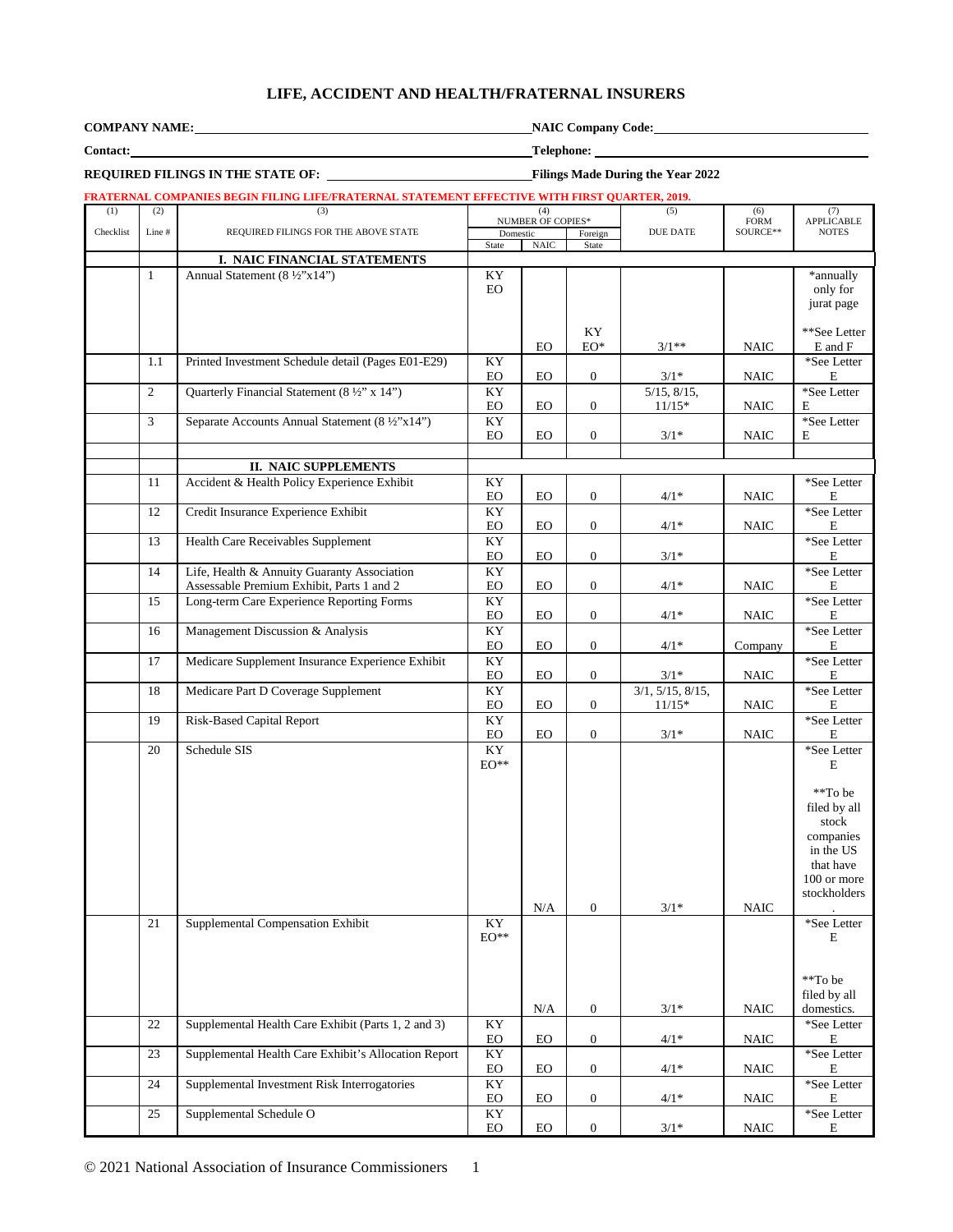| (1)       | (2)    | (3)                                                                                                                               |                                     | (4)                      |                  | (5)                            | (6)                      | (7)                                                                            |
|-----------|--------|-----------------------------------------------------------------------------------------------------------------------------------|-------------------------------------|--------------------------|------------------|--------------------------------|--------------------------|--------------------------------------------------------------------------------|
| Checklist | Line # | REQUIRED FILINGS FOR THE ABOVE STATE                                                                                              | Domestic                            | <b>NUMBER OF COPIES*</b> | Foreign          | <b>DUE DATE</b>                | ${\rm FORM}$<br>SOURCE** | APPLICABLE<br><b>NOTES</b>                                                     |
|           |        |                                                                                                                                   | State                               | <b>NAIC</b>              | State            |                                |                          |                                                                                |
|           | 26     | Supplemental Term and Universal Life Insurance                                                                                    | KY                                  |                          |                  |                                |                          | *See Letter                                                                    |
|           |        | Reinsurance Exhibit                                                                                                               | EO                                  | <b>EO</b>                | $\boldsymbol{0}$ | $4/1*$                         | <b>NAIC</b>              | E                                                                              |
|           | 27     | <b>Trusteed Surplus Statement</b>                                                                                                 | KY                                  |                          |                  | $\overline{3/1}$ , 5/15, 8/15, |                          | *See Letter                                                                    |
|           |        |                                                                                                                                   | $_{\rm EO}$                         | $_{\rm EO}$              | $\overline{0}$   | $11/15*$                       | <b>NAIC</b>              | E                                                                              |
|           | 28     | Variable Annuities Supplement                                                                                                     | KY                                  | EO                       |                  |                                | <b>NAIC</b>              | *See Letter                                                                    |
|           |        |                                                                                                                                   | $_{\rm EO}$                         |                          | $\boldsymbol{0}$ | $4/1*$                         |                          | E                                                                              |
|           | 29     | VM 20 Reserves Supplement                                                                                                         | KY                                  | <b>EO</b>                |                  |                                | <b>NAIC</b>              | *See Letter                                                                    |
|           |        |                                                                                                                                   | $_{\rm EO}$                         |                          | $\boldsymbol{0}$ | $3/1*$                         |                          | E                                                                              |
|           | 30     | Workers' Compensation Carve-Out Supplement                                                                                        | KY                                  |                          |                  |                                |                          | *See Letter                                                                    |
|           |        |                                                                                                                                   | EO                                  | EO                       | $\mathbf{0}$     | $3/1*$                         | <b>NAIC</b>              | E                                                                              |
|           |        |                                                                                                                                   |                                     |                          |                  |                                |                          |                                                                                |
|           |        | <b>Actuarial Related Items</b>                                                                                                    |                                     |                          |                  |                                |                          |                                                                                |
|           | 31     | Actuarial Certification regarding use 2001 Preferred                                                                              | KY                                  |                          |                  |                                |                          | *See Letter                                                                    |
|           |        | Class Table                                                                                                                       | <b>EO</b>                           | EO                       | $\mathbf{0}$     | $3/1*$                         | Company                  | E                                                                              |
|           | 32     | Actuarial Certification Related Annuity Nonforfeiture                                                                             | KY                                  |                          |                  |                                |                          | *See Letter                                                                    |
|           |        | Ongoing Compliance for Equity Indexed Annuities                                                                                   | <b>EO</b>                           | <b>EO</b>                | $\boldsymbol{0}$ | $3/1*$                         | Company                  | E                                                                              |
|           | 33     | Actuarial Memorandum Related to Universal Life<br>with Secondary Guarantee Policies required by<br>Actuarial Guideline XXXVIII 8D | $\mathbf{K}\mathbf{Y}$<br>$EO^{**}$ |                          |                  |                                |                          | *See Letter<br>E                                                               |
|           |        |                                                                                                                                   |                                     | N/A                      | $\boldsymbol{0}$ | $4/30*$                        | Company                  | **To be<br>filed by all<br>domestics in<br>a holding<br>company<br>group       |
|           | 34     |                                                                                                                                   | KY                                  |                          |                  |                                |                          | *See Letter                                                                    |
|           |        | <b>Actuarial Opinion</b>                                                                                                          | $_{\rm EO}$                         | EO                       | $\boldsymbol{0}$ | $3/1*$                         | Company                  | Е                                                                              |
|           | 35     | Actuarial Opinion on Separate Accounts Funding                                                                                    | KY                                  |                          |                  |                                |                          | *See Letter                                                                    |
|           |        | <b>Guaranteed Minimum Benefit</b>                                                                                                 | EO                                  | EO                       | $\mathbf{0}$     | $3/1*$                         | Company                  | E                                                                              |
|           | 36     | Actuarial Opinion on Synthetic Guaranteed                                                                                         | KY                                  |                          |                  |                                |                          | *See Letter                                                                    |
|           |        | <b>Investment Contracts</b>                                                                                                       | EO                                  | <b>EO</b>                | $\mathbf{0}$     | $3/1*$                         | Company                  | E                                                                              |
|           | 37     | Actuarial Opinion on X-Factors                                                                                                    | KY                                  |                          |                  |                                |                          | *See Letter                                                                    |
|           |        |                                                                                                                                   | $_{\rm EO}$                         | <b>EO</b>                | $\boldsymbol{0}$ | $3/1*$                         | Company                  | Е                                                                              |
|           | 38     | Actuarial Opinion required by Modified Guaranteed                                                                                 | KY                                  |                          |                  |                                |                          | *See Letter                                                                    |
|           |        | Annuity Model Regulation                                                                                                          | $_{\rm EO}$                         | EO                       | $\boldsymbol{0}$ | $3/1*$                         | Company                  | E                                                                              |
|           | 39     | Request for Life PBR Exemption (formerly                                                                                          | KY                                  |                          |                  | Commissioner                   |                          | *See Letter                                                                    |
|           |        | Companywide Exemption)                                                                                                            | EO                                  | E/O                      | $\overline{0}$   | $7/1$ NAIC $8/15\,*$           | Company                  | E                                                                              |
|           | 40     | Executive Summary of the PBR Actuarial Report                                                                                     | KY<br>$EO^{**}$                     | N/A                      | $\boldsymbol{0}$ | $4/1*$                         | Company                  | *See Letter<br>E<br>**To be<br>forwarded<br>to Life<br>Division for<br>review. |
|           | 41     | Life Summary of the PBR Actuarial Report                                                                                          | KY                                  |                          |                  |                                |                          | *See Letter                                                                    |
|           |        |                                                                                                                                   | $EO^{**}$                           |                          |                  |                                |                          | E                                                                              |
|           |        |                                                                                                                                   |                                     | $\rm N/A$                | $\mathbf{0}$     | $4/1*$                         | Company                  | **To be<br>forwarded<br>to Life<br>Division for<br>review.                     |
|           | 42     | Variable Annuities Summary of the PBR Actuarial<br>Report                                                                         | KY<br>$EO^{**}$                     |                          |                  |                                |                          | *See Letter<br>E                                                               |
|           |        |                                                                                                                                   |                                     | N/A                      | $\boldsymbol{0}$ | $4/1*$                         | Company                  | **To be<br>forwarded<br>to Life<br>Division for<br>review.                     |
|           | 43     | PBR Actuarial Report (provide upon request)                                                                                       | $\mathbf{K}\mathbf{Y}$              |                          |                  |                                |                          |                                                                                |
|           |        |                                                                                                                                   | EO                                  | N/A                      | $\mathbf{0}$     |                                | Company                  |                                                                                |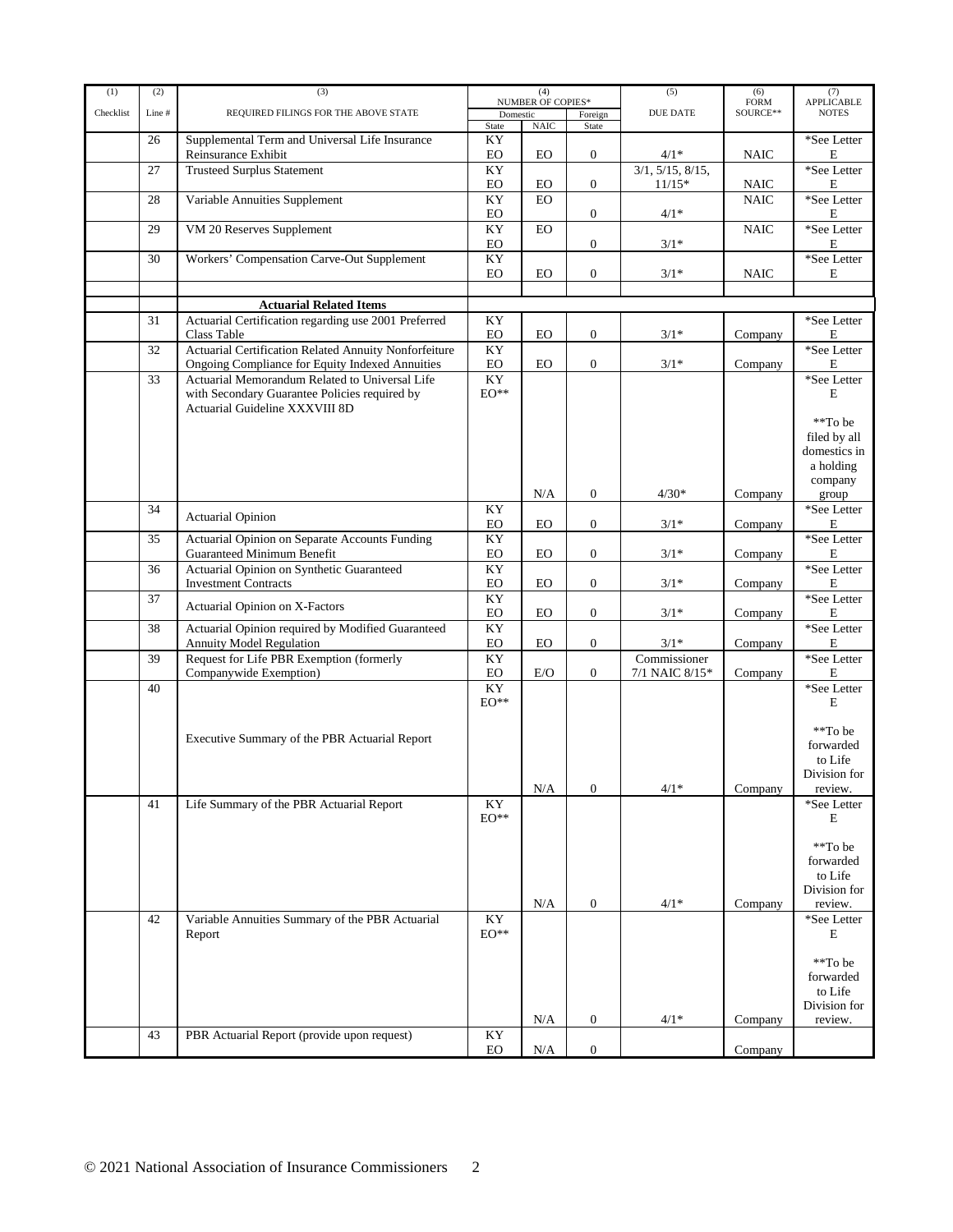| (1)       | (2)    | (3)                                                    | (4)                                  |             | (5)              | $(6)$<br>FORM     | $\left( 7\right)$ APPLICABLE |                          |
|-----------|--------|--------------------------------------------------------|--------------------------------------|-------------|------------------|-------------------|------------------------------|--------------------------|
| Checklist | Line # | REQUIRED FILINGS FOR THE ABOVE STATE                   | <b>NUMBER OF COPIES*</b><br>Domestic |             | <b>DUE DATE</b>  |                   | SOURCE**                     | <b>NOTES</b>             |
|           |        |                                                        | State                                | <b>NAIC</b> | Foreign<br>State |                   |                              |                          |
|           | 44     | RAAIS required by Valuation Manual                     | KY.                                  |             |                  |                   |                              | *See Letter              |
|           |        |                                                        | $EO^{**}$                            |             |                  |                   |                              | E                        |
|           |        |                                                        |                                      |             |                  |                   |                              |                          |
|           |        |                                                        |                                      |             |                  |                   |                              | **To be                  |
|           |        |                                                        |                                      |             |                  |                   |                              |                          |
|           |        |                                                        |                                      |             |                  |                   |                              | filed by all<br>domestic |
|           |        |                                                        |                                      |             |                  |                   |                              |                          |
|           |        |                                                        |                                      | N/A         | $\mathbf{0}$     | $4/1*$            | Company                      | life insurers.           |
|           | 45     | Reasonableness & Consistency of Assumptions            | KY                                   |             |                  | 3/1, 5/15, 8/15,  |                              | *See Letter              |
|           |        | Certification required by Actuarial Guideline XXXV     | EO                                   | EO          | $\overline{0}$   | $11/15*$          | Company                      | E                        |
|           | 46     | Reasonableness of Assumptions Certification required   | KY                                   |             |                  | 3/1, 5/15, 8/15,  |                              | *See Letter              |
|           |        | by Actuarial Guideline XXXV                            | EO                                   | <b>EO</b>   | $\overline{0}$   | $11/15*$          | Company                      | E                        |
|           | 47     | Reasonableness & Consistency of Assumptions            | KY                                   |             |                  |                   |                              | *See Letter              |
|           |        | Certification required by Actuarial Guideline XXXVI    | <b>EO</b>                            |             |                  | 3/1, 5/15, 8/15,  |                              | E                        |
|           |        | (Updated Average Market Value)                         |                                      | EO          | $\overline{0}$   | $11/15*$          | Company                      |                          |
|           | 48     | Reasonableness & Consistency of Assumptions            | KY                                   |             |                  |                   |                              | *See Letter              |
|           |        | Certification required by Actuarial Guideline XXXVI    | <b>EO</b>                            |             |                  | 3/1, 5/15, 8/15,  |                              | E                        |
|           |        | (Updated Market Value)                                 |                                      | EO          | $\overline{0}$   | $11/15*$          | Company                      |                          |
|           | 49     | Reasonableness of Assumptions Certification for        | KY                                   |             |                  |                   |                              | *See Letter              |
|           |        |                                                        |                                      |             |                  |                   |                              |                          |
|           |        | Implied Guaranteed Rate Method required by             | <b>EO</b>                            |             |                  | 3/1, 5/15, 8/15,  |                              | E                        |
|           |        | <b>Actuarial Guideline XXXVI</b>                       |                                      | <b>EO</b>   | $\overline{0}$   | $11/15*$          | Company                      |                          |
|           | 50     | RBC Certification required under C-3 Phase I           | KY                                   |             |                  |                   |                              | *See Letter              |
|           |        |                                                        | EO                                   | EO          | $\overline{0}$   | $3/1*$            | Company                      | E                        |
|           | 51     | RBC Certification required under C-3 Phase II          | KY                                   |             |                  |                   |                              | *See Letter              |
|           |        |                                                        | EO                                   | EO          | $\mathbf{0}$     | $3/1*$            | Company                      | Е                        |
|           | 52     | Statement on non-guaranteed elements - Exhibit 5 Int.  | KY                                   |             |                  |                   |                              | *See Letter              |
|           |        | #3                                                     | EO                                   | EO          | $\overline{0}$   | $3/1*$            | Company                      | E                        |
|           | 53     | Statement on par/non-par policies - Exhibit 5 Int. 1&2 | KY                                   |             |                  |                   |                              | *See Letter              |
|           |        |                                                        | <b>EO</b>                            | EO          | $\overline{0}$   | $3/1*$            | Company                      | Е                        |
|           |        |                                                        |                                      |             |                  |                   |                              |                          |
|           |        |                                                        |                                      |             |                  |                   |                              |                          |
|           |        | III. ELECTRONIC FILING REQUIREMENTS                    |                                      |             |                  |                   |                              |                          |
|           | 61     | Annual Statement Electronic Filing                     | KY                                   |             |                  |                   |                              | *annually                |
|           |        |                                                        | EO                                   |             |                  |                   |                              | only for                 |
|           |        |                                                        |                                      |             |                  |                   |                              | jurat page               |
|           |        |                                                        |                                      |             |                  |                   |                              |                          |
|           |        |                                                        |                                      |             | KY               |                   |                              | **See Letter             |
|           |        |                                                        |                                      | EO          | $EO^*$           | $3/1**$           | <b>NAIC</b>                  | E and F                  |
|           | 62     | March .PDF Filing                                      | KY                                   |             |                  |                   |                              | *annually                |
|           |        |                                                        | <b>EO</b>                            |             |                  |                   |                              | only for                 |
|           |        |                                                        |                                      |             |                  |                   |                              | foreign                  |
|           |        |                                                        |                                      |             |                  |                   |                              | companies                |
|           |        |                                                        |                                      |             |                  |                   |                              |                          |
|           |        |                                                        |                                      |             |                  |                   |                              | **See Letter             |
|           |        |                                                        |                                      |             | KY               |                   |                              |                          |
|           |        |                                                        |                                      | EO          | EO*              | $3/1**$           | <b>NAIC</b>                  | E and F                  |
|           | 63     | Risk-Based Capital Electronic Filing                   | KY                                   |             |                  |                   |                              | *See Letter              |
|           |        |                                                        | EO                                   | EO          | 0                | $3/1*$            | NAIC                         | E                        |
|           | 64     | Risk-Based Capital .PDF Filing                         | KY                                   |             |                  |                   |                              | *See Letter              |
|           |        |                                                        | EO                                   | EO          | $\overline{0}$   | $3/1*$            | <b>NAIC</b>                  | E                        |
|           | 65     | Separate Accounts Electronic Filing                    | KY                                   |             |                  |                   |                              | *See Letter              |
|           |        |                                                        | EO                                   | $_{\rm EO}$ | $\overline{0}$   | $3/1*$            | $\rm NAIC$                   | E                        |
|           | 66     | Separate Accounts .PDF Filing                          | KY                                   |             |                  |                   |                              | *See Letter              |
|           |        |                                                        | EO                                   | EO          | $\overline{0}$   | $3/1*$            | <b>NAIC</b>                  | E                        |
|           | 67     | Supplemental Electronic Filing                         | KY                                   |             |                  |                   |                              | *See Letter              |
|           |        |                                                        | EO                                   | EO.         | $\overline{0}$   | $4/1*$            | <b>NAIC</b>                  | E                        |
|           |        |                                                        |                                      |             |                  |                   |                              |                          |
|           | 68     | Supplemental .PDF Filing                               | KY                                   |             |                  |                   |                              | *See Letter              |
|           |        |                                                        | EO                                   | EO          | $\overline{0}$   | $4/1*$            | <b>NAIC</b>                  | E                        |
|           | 69     | <b>Quarterly Statement Electronic Filing</b>           | KY                                   |             |                  | $5/15$ , $8/15$ , |                              | *See Letter              |
|           |        |                                                        | EO                                   |             |                  | $11/15*$          |                              | E                        |
|           |        |                                                        |                                      | EO          | $\overline{0}$   |                   | <b>NAIC</b>                  |                          |
|           | 70     | Quarterly .PDF Filing                                  | KY                                   |             |                  | $5/15$ , $8/15$ , |                              | *See Letter              |
|           |        |                                                        | EO                                   | EO.         | $\overline{0}$   | $11/15*$          | <b>NAIC</b>                  | E                        |
|           | 71     | June .PDF Filing                                       | KY                                   |             |                  |                   |                              | *See Letter              |
|           |        |                                                        | EO                                   | EO.         | $\overline{0}$   | $6/1*$            | <b>NAIC</b>                  | E                        |
|           |        |                                                        |                                      |             |                  |                   |                              |                          |
|           |        |                                                        |                                      |             |                  |                   |                              |                          |
|           |        | IV. AUDIT/INTERNAL                                     |                                      |             |                  |                   |                              |                          |
|           |        | <b>CONTROL RELATED REPORTS</b>                         |                                      |             |                  |                   |                              |                          |
|           | 81     | Accountants Letter of Qualifications                   | KY                                   |             |                  |                   |                              | *See Letter              |
|           |        |                                                        | $_{\rm EO}$                          | $_{\rm EO}$ | $\mathbf{0}$     | $6/1*$            | Company                      | Ε                        |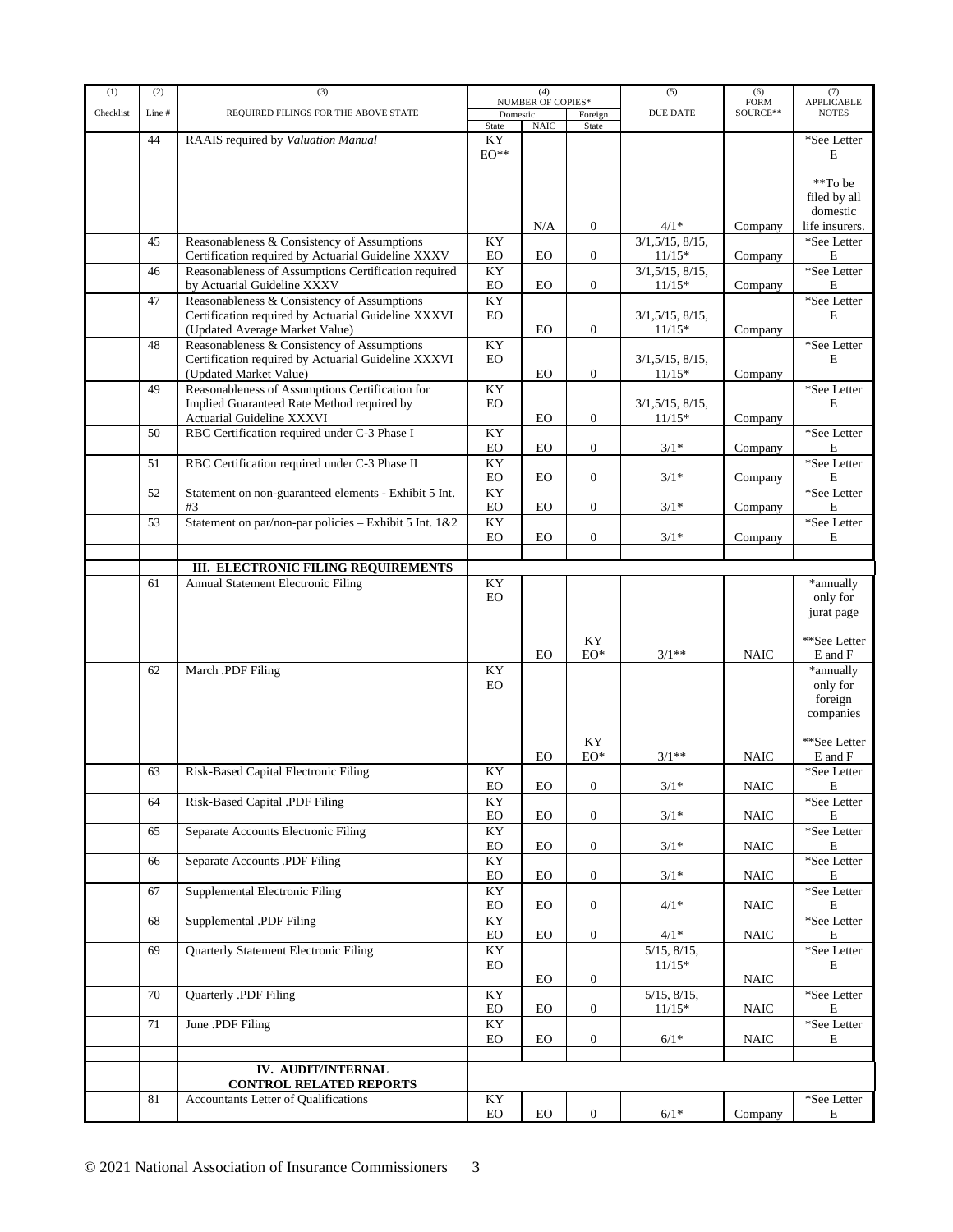| (1)       | (2)   | (4)<br>(3)<br>(5)                                       |                        |                  |                                | (6)             |                         |                                   |  |  |  |  |  |  |  |  |  |  |  | NUMBER OF COPIES* |  |  |  |  |  |  |  | (7) |
|-----------|-------|---------------------------------------------------------|------------------------|------------------|--------------------------------|-----------------|-------------------------|-----------------------------------|--|--|--|--|--|--|--|--|--|--|--|-------------------|--|--|--|--|--|--|--|-----|
| Checklist | Line# | REQUIRED FILINGS FOR THE ABOVE STATE                    |                        |                  |                                | <b>DUE DATE</b> | <b>FORM</b><br>SOURCE** | <b>APPLICABLE</b><br><b>NOTES</b> |  |  |  |  |  |  |  |  |  |  |  |                   |  |  |  |  |  |  |  |     |
|           |       |                                                         | Domestic<br>State      | $\rm NAIC$       | $\overline{F}$ oreign<br>State |                 |                         |                                   |  |  |  |  |  |  |  |  |  |  |  |                   |  |  |  |  |  |  |  |     |
|           | 82    | <b>Audited Financial Reports</b>                        | KY                     |                  |                                |                 |                         | *See Letter                       |  |  |  |  |  |  |  |  |  |  |  |                   |  |  |  |  |  |  |  |     |
|           |       |                                                         | EO                     | EO               | $\boldsymbol{0}$               | $6/1*$          | Company                 | Е                                 |  |  |  |  |  |  |  |  |  |  |  |                   |  |  |  |  |  |  |  |     |
|           | 83    | Audited Financial Reports Exemption Affidavit           | KY                     |                  |                                |                 |                         | *See Letter                       |  |  |  |  |  |  |  |  |  |  |  |                   |  |  |  |  |  |  |  |     |
|           |       |                                                         | $_{\rm EO}$            | N/A              | $\mathbf{0}$                   |                 | Company                 | E                                 |  |  |  |  |  |  |  |  |  |  |  |                   |  |  |  |  |  |  |  |     |
|           | 84    | Communication of Internal Control Related Matters       | KY                     |                  |                                |                 |                         | *See Letter                       |  |  |  |  |  |  |  |  |  |  |  |                   |  |  |  |  |  |  |  |     |
|           |       | Noted in Audit                                          | EO                     | <b>EO</b>        | $\boldsymbol{0}$               | $8/1*$          | Company                 | E                                 |  |  |  |  |  |  |  |  |  |  |  |                   |  |  |  |  |  |  |  |     |
|           | 85    | Independent CPA (change)                                | KY                     |                  |                                |                 |                         | *See Letter                       |  |  |  |  |  |  |  |  |  |  |  |                   |  |  |  |  |  |  |  |     |
|           |       |                                                         | EO                     | N/A              | $\boldsymbol{0}$               |                 | Company                 | Е                                 |  |  |  |  |  |  |  |  |  |  |  |                   |  |  |  |  |  |  |  |     |
|           | 86    | Management's Report of Internal Control Over            | $\mathbf{K}\mathbf{Y}$ |                  |                                |                 |                         | *See Letter                       |  |  |  |  |  |  |  |  |  |  |  |                   |  |  |  |  |  |  |  |     |
|           |       | <b>Financial Reporting</b>                              | $\mathrm{EO}^{**}$     |                  |                                |                 |                         | E                                 |  |  |  |  |  |  |  |  |  |  |  |                   |  |  |  |  |  |  |  |     |
|           |       |                                                         |                        |                  |                                |                 |                         |                                   |  |  |  |  |  |  |  |  |  |  |  |                   |  |  |  |  |  |  |  |     |
|           |       |                                                         |                        |                  |                                |                 |                         | **To be                           |  |  |  |  |  |  |  |  |  |  |  |                   |  |  |  |  |  |  |  |     |
|           |       |                                                         |                        |                  |                                |                 |                         | filed by                          |  |  |  |  |  |  |  |  |  |  |  |                   |  |  |  |  |  |  |  |     |
|           |       |                                                         |                        |                  |                                |                 |                         | companies<br>with \$500           |  |  |  |  |  |  |  |  |  |  |  |                   |  |  |  |  |  |  |  |     |
|           |       |                                                         |                        |                  |                                |                 |                         | million or                        |  |  |  |  |  |  |  |  |  |  |  |                   |  |  |  |  |  |  |  |     |
|           |       |                                                         |                        |                  |                                |                 |                         | more in                           |  |  |  |  |  |  |  |  |  |  |  |                   |  |  |  |  |  |  |  |     |
|           |       |                                                         |                        | N/A              | $\boldsymbol{0}$               | $8/1\,^*$       | Company                 | premiums.                         |  |  |  |  |  |  |  |  |  |  |  |                   |  |  |  |  |  |  |  |     |
|           | 87    | Notification of Adverse Financial Condition             | KY                     |                  |                                |                 |                         | *See Letter                       |  |  |  |  |  |  |  |  |  |  |  |                   |  |  |  |  |  |  |  |     |
|           |       |                                                         | EO                     | $\rm N/A$        | $\boldsymbol{0}$               |                 | Company                 | Е                                 |  |  |  |  |  |  |  |  |  |  |  |                   |  |  |  |  |  |  |  |     |
|           | 88    | Relief from the five-year rotation requirement for lead | KY                     |                  |                                |                 |                         | *See Letter                       |  |  |  |  |  |  |  |  |  |  |  |                   |  |  |  |  |  |  |  |     |
|           |       | audit partner                                           | EO                     | <b>EO</b>        | $\mathbf{0}$                   | $3/1*$          | Company                 | Е                                 |  |  |  |  |  |  |  |  |  |  |  |                   |  |  |  |  |  |  |  |     |
|           | 89    | Relief from the one-year cooling off period for         | KY                     |                  |                                |                 |                         | *See Letter                       |  |  |  |  |  |  |  |  |  |  |  |                   |  |  |  |  |  |  |  |     |
|           |       | independent CPA                                         | EO                     | EO               | $\boldsymbol{0}$               | $3/1*$          | Company                 | E                                 |  |  |  |  |  |  |  |  |  |  |  |                   |  |  |  |  |  |  |  |     |
|           | 90    | Relief from the Requirements for Audit Committees       | KY                     |                  |                                |                 |                         | *See Letter                       |  |  |  |  |  |  |  |  |  |  |  |                   |  |  |  |  |  |  |  |     |
|           |       |                                                         | ${\rm EO}$             | EO               | $\mathbf{0}$                   | $3/1*$          | Company                 | Е                                 |  |  |  |  |  |  |  |  |  |  |  |                   |  |  |  |  |  |  |  |     |
|           | 91    | Request for Exemption to File Management's Report       | KY                     |                  |                                |                 |                         | *See Letter                       |  |  |  |  |  |  |  |  |  |  |  |                   |  |  |  |  |  |  |  |     |
|           |       | of Internal Control Over Financial Reporting            | $_{\rm EO}$            | $\rm N/A$        | $\mathbf{0}$                   |                 | Company                 | $\mathbf E$                       |  |  |  |  |  |  |  |  |  |  |  |                   |  |  |  |  |  |  |  |     |
|           |       |                                                         |                        |                  |                                |                 |                         |                                   |  |  |  |  |  |  |  |  |  |  |  |                   |  |  |  |  |  |  |  |     |
|           |       | V. STATE REQUIRED FILINGS                               |                        |                  |                                |                 |                         |                                   |  |  |  |  |  |  |  |  |  |  |  |                   |  |  |  |  |  |  |  |     |
|           | 101   | Corporate Governance Annual Disclosure***               | KY                     |                  |                                |                 |                         | *See Letter                       |  |  |  |  |  |  |  |  |  |  |  |                   |  |  |  |  |  |  |  |     |
|           |       |                                                         | $EO^{**}$              |                  |                                |                 |                         | E                                 |  |  |  |  |  |  |  |  |  |  |  |                   |  |  |  |  |  |  |  |     |
|           |       |                                                         |                        |                  |                                |                 |                         |                                   |  |  |  |  |  |  |  |  |  |  |  |                   |  |  |  |  |  |  |  |     |
|           |       |                                                         |                        |                  |                                |                 |                         | **Filed                           |  |  |  |  |  |  |  |  |  |  |  |                   |  |  |  |  |  |  |  |     |
|           |       |                                                         |                        |                  |                                |                 |                         | with Lead                         |  |  |  |  |  |  |  |  |  |  |  |                   |  |  |  |  |  |  |  |     |
|           |       |                                                         |                        |                  |                                |                 |                         | State if filed<br>at the          |  |  |  |  |  |  |  |  |  |  |  |                   |  |  |  |  |  |  |  |     |
|           |       |                                                         |                        |                  |                                |                 |                         | insurance                         |  |  |  |  |  |  |  |  |  |  |  |                   |  |  |  |  |  |  |  |     |
|           |       |                                                         |                        | $\mathbf{0}$     | $\boldsymbol{0}$               | $8/1*$          | Company                 | group level                       |  |  |  |  |  |  |  |  |  |  |  |                   |  |  |  |  |  |  |  |     |
|           | 102   | Filings Checklist (with Column 1 completed)             | KY                     |                  |                                |                 |                         |                                   |  |  |  |  |  |  |  |  |  |  |  |                   |  |  |  |  |  |  |  |     |
|           |       |                                                         | EO                     | $\mathbf{0}$     | $\boldsymbol{0}$               |                 | <b>State</b>            |                                   |  |  |  |  |  |  |  |  |  |  |  |                   |  |  |  |  |  |  |  |     |
|           | 103   | Form B-Holding Company Registration Statement           | KY                     |                  |                                |                 |                         | *See Letter                       |  |  |  |  |  |  |  |  |  |  |  |                   |  |  |  |  |  |  |  |     |
|           |       |                                                         | $EO^{**}$              |                  |                                |                 |                         | E                                 |  |  |  |  |  |  |  |  |  |  |  |                   |  |  |  |  |  |  |  |     |
|           |       |                                                         |                        |                  |                                |                 |                         |                                   |  |  |  |  |  |  |  |  |  |  |  |                   |  |  |  |  |  |  |  |     |
|           |       |                                                         |                        |                  |                                |                 |                         | **To be                           |  |  |  |  |  |  |  |  |  |  |  |                   |  |  |  |  |  |  |  |     |
|           |       |                                                         |                        |                  |                                |                 |                         | filed by all                      |  |  |  |  |  |  |  |  |  |  |  |                   |  |  |  |  |  |  |  |     |
|           |       |                                                         |                        |                  |                                |                 |                         | domestics in                      |  |  |  |  |  |  |  |  |  |  |  |                   |  |  |  |  |  |  |  |     |
|           |       |                                                         |                        |                  |                                |                 |                         | a holding                         |  |  |  |  |  |  |  |  |  |  |  |                   |  |  |  |  |  |  |  |     |
|           |       |                                                         |                        |                  |                                |                 |                         | company                           |  |  |  |  |  |  |  |  |  |  |  |                   |  |  |  |  |  |  |  |     |
|           |       |                                                         |                        | $\boldsymbol{0}$ | $\mathbf{0}$                   | $4/1*$          | Company                 | group                             |  |  |  |  |  |  |  |  |  |  |  |                   |  |  |  |  |  |  |  |     |
|           | 104   | Form F-Enterprise Risk Report ****                      | KY                     |                  |                                |                 |                         | *See Letter                       |  |  |  |  |  |  |  |  |  |  |  |                   |  |  |  |  |  |  |  |     |
|           |       |                                                         | $EO^{**}$              |                  |                                |                 |                         | E                                 |  |  |  |  |  |  |  |  |  |  |  |                   |  |  |  |  |  |  |  |     |
|           |       |                                                         |                        |                  |                                |                 |                         | **Filed                           |  |  |  |  |  |  |  |  |  |  |  |                   |  |  |  |  |  |  |  |     |
|           |       |                                                         |                        |                  |                                |                 |                         | with Lead                         |  |  |  |  |  |  |  |  |  |  |  |                   |  |  |  |  |  |  |  |     |
|           |       |                                                         |                        | $\boldsymbol{0}$ | $\boldsymbol{0}$               | $4/1*$          | Company                 | <b>State</b>                      |  |  |  |  |  |  |  |  |  |  |  |                   |  |  |  |  |  |  |  |     |
|           | 105   | $ORSA***$                                               | KY                     |                  |                                |                 |                         | *See Letter                       |  |  |  |  |  |  |  |  |  |  |  |                   |  |  |  |  |  |  |  |     |
|           |       |                                                         | $EO^{**}$              |                  |                                |                 |                         | E                                 |  |  |  |  |  |  |  |  |  |  |  |                   |  |  |  |  |  |  |  |     |
|           |       |                                                         |                        |                  |                                |                 |                         |                                   |  |  |  |  |  |  |  |  |  |  |  |                   |  |  |  |  |  |  |  |     |
|           |       |                                                         |                        |                  |                                |                 |                         | **Filed                           |  |  |  |  |  |  |  |  |  |  |  |                   |  |  |  |  |  |  |  |     |
|           |       |                                                         |                        |                  |                                |                 |                         | with Lead                         |  |  |  |  |  |  |  |  |  |  |  |                   |  |  |  |  |  |  |  |     |
|           |       |                                                         |                        |                  |                                |                 |                         | State if filed                    |  |  |  |  |  |  |  |  |  |  |  |                   |  |  |  |  |  |  |  |     |
|           |       |                                                         |                        |                  |                                |                 |                         | at the                            |  |  |  |  |  |  |  |  |  |  |  |                   |  |  |  |  |  |  |  |     |
|           |       |                                                         |                        |                  |                                |                 |                         | insurance                         |  |  |  |  |  |  |  |  |  |  |  |                   |  |  |  |  |  |  |  |     |
|           |       |                                                         |                        | $\boldsymbol{0}$ | $\boldsymbol{0}$               | $8/1*$          | Company                 | group level                       |  |  |  |  |  |  |  |  |  |  |  |                   |  |  |  |  |  |  |  |     |
|           | 106   | Premium Tax                                             | See                    |                  |                                |                 |                         |                                   |  |  |  |  |  |  |  |  |  |  |  |                   |  |  |  |  |  |  |  |     |
|           |       |                                                         | $\lq$ "D"              |                  |                                |                 |                         |                                   |  |  |  |  |  |  |  |  |  |  |  |                   |  |  |  |  |  |  |  |     |
|           |       |                                                         | Page 3                 | $\boldsymbol{0}$ | $\boldsymbol{0}$               | See "D" Page 3  | State                   |                                   |  |  |  |  |  |  |  |  |  |  |  |                   |  |  |  |  |  |  |  |     |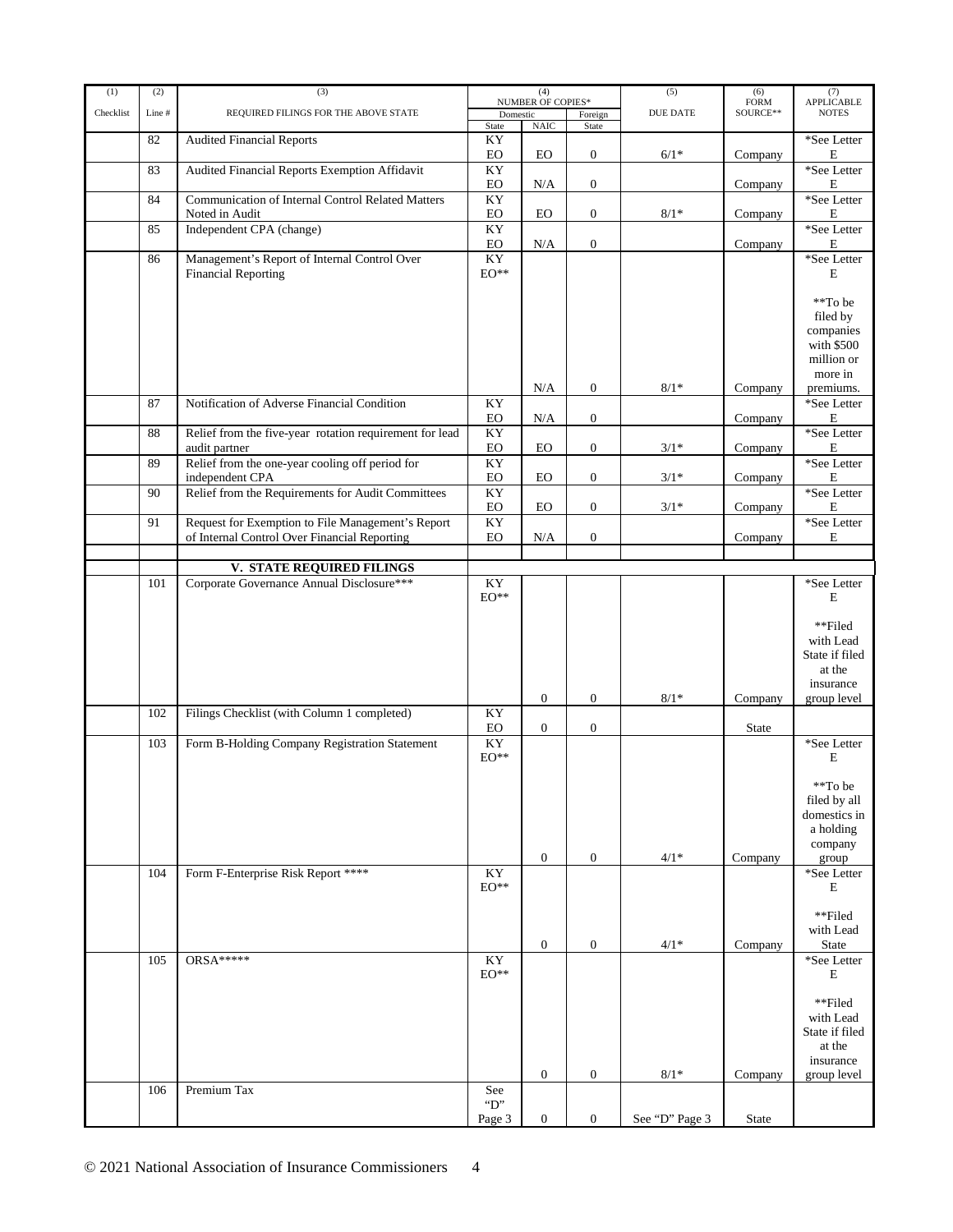| (1)       | (2)   | (3)                                                                                                   | (4)<br>NUMBER OF COPIES* |                  |                       |                               | (5)                      |                                                                                                      | (6) | $\left( 7\right)$ APPLICABLE |
|-----------|-------|-------------------------------------------------------------------------------------------------------|--------------------------|------------------|-----------------------|-------------------------------|--------------------------|------------------------------------------------------------------------------------------------------|-----|------------------------------|
| Checklist | Line# | REQUIRED FILINGS FOR THE ABOVE STATE                                                                  | Domestic                 |                  | Foreign               | <b>DUE DATE</b>               | ${\tt FORM}$<br>SOURCE** | <b>NOTES</b>                                                                                         |     |                              |
|           |       |                                                                                                       | State                    | $\rm NAIC$       | State                 |                               |                          |                                                                                                      |     |                              |
|           | 107   | <b>State Filing Fees</b>                                                                              | KY<br>EO                 | $\boldsymbol{0}$ | KY<br>$EO^*$          | $3/1*$                        | State                    | *See Letter<br>$\mathbf E$                                                                           |     |                              |
|           | 108   | <b>Signed Jurat</b>                                                                                   | <b>XXX</b>               |                  |                       |                               |                          | *annually<br>only for<br>foreign<br>companies                                                        |     |                              |
|           |       |                                                                                                       |                          | $\boldsymbol{0}$ | KY<br>$EO^*$          | 3/1, 5/15, 8/15,<br>$11/15**$ | <b>NAIC</b>              | **See Letter<br>$\mathbf E$                                                                          |     |                              |
|           | 109   | <b>Group Capital Calculation</b>                                                                      | KY<br>EO                 | $\boldsymbol{0}$ | $\boldsymbol{0}$      | $4/1*$                        | <b>NAIC</b>              | *See Letter<br>$\mathbf E$                                                                           |     |                              |
|           | 110   | Certificate of Deposit-Foreign ONLY                                                                   | KY<br>EO                 | $\boldsymbol{0}$ |                       |                               |                          | *Foreign<br>ONLY                                                                                     |     |                              |
|           |       |                                                                                                       |                          |                  | KY<br>$EO^*$          | $3/1*$                        | <b>State</b>             | **See Letter<br>$\mathbf E$                                                                          |     |                              |
|           | 111   | Details Listing of Securities Held Under Safekeeping<br>(Form 143)                                    | KY<br>$EO^{***}$         | $\boldsymbol{0}$ |                       |                               |                          | *Required<br>for foreign<br>companies if<br>deposit held<br>in KY                                    |     |                              |
|           |       |                                                                                                       |                          |                  | KY<br>$\mathrm{EO}^*$ | 3/1, 5/15, 8/15,<br>$11/15**$ | <b>State</b>             | **See Letter<br>E<br>***To be<br>filed by all<br>domestics<br>and<br>forwarded<br>to KY<br>Custodian |     |                              |
|           | 112   | Affidavit Covering Finance Committee                                                                  | KY<br>$\mathrm{EO}^{**}$ | $\boldsymbol{0}$ | $\boldsymbol{0}$      | $3/1*$                        | State                    | *See Letter<br>$\mathbf E$<br>**To be<br>filed by all<br>domestics.                                  |     |                              |
|           | 113   | Schedule of Miscellaneous Investments (Form 460 and 470)                                              | KY<br>$\mathrm{EO}^{**}$ | $\boldsymbol{0}$ |                       | 3/1, 5/15, 8/15,              | State                    | *See Letter<br>E<br>**To be<br>filed by all                                                          |     |                              |
|           | 114   | Reconciliation and Summary of Assets and Reserve<br>Requirements (Form 480)                           | KY<br>$EO**$             | $\Omega$         | $\boldsymbol{0}$      | $11/15*$                      | State                    | domestics.<br>*See Letter<br>E                                                                       |     |                              |
|           |       |                                                                                                       |                          |                  | $\mathbf{0}$          | $3/1*$                        |                          | **To be<br>filed by all<br>domestics.                                                                |     |                              |
|           | 115   | Direct Business Page (State Page)                                                                     | KY<br>EO                 | $\overline{0}$   | $\overline{0}$        | $3/1*$                        | <b>NAIC</b>              | *See Letter<br>${\bf E}$                                                                             |     |                              |
|           | 116   | Direct Economic Impact of KY Captive During Current<br>Reporting Year (Form Cl-150) Captive RRGs Only | KY<br>EO                 | $\overline{0}$   | $\mathbf{0}$          | $3/1*$                        | <b>State</b>             | *See Letter<br>$\mathbf E$                                                                           |     |                              |
|           | 117   | Certificate of Advertising (Form 440)                                                                 | KY<br>$\mathrm{EO}^{**}$ | $\overline{0}$   |                       |                               | State                    | *See Letter<br>E                                                                                     |     |                              |
|           |       |                                                                                                       |                          |                  | ΚY<br>${\rm EO}$      | $3/1*$                        |                          | **To be<br>filed by all<br>domestics.                                                                |     |                              |

**\*If XXX appears in this column, this state does not require this filing, if hard copy is filed with the state of domicile and if the data is filed electronically with the NAIC. If N/A appears in this column, the filing is required with the domiciliary state. EO (electronic only filing).**

**\*\*If Form Source is NAIC, the form should be obtained from the appropriate vendor.**

**\*\*\*For those states that have adopted the NAIC Corporate Governance Annual Disclosure Model Act, an annual disclosure is required of all insurers or insurance groups by June 1. The Corporate Governance Annual Disclosure is a state filing only and should not be submitted by the company to**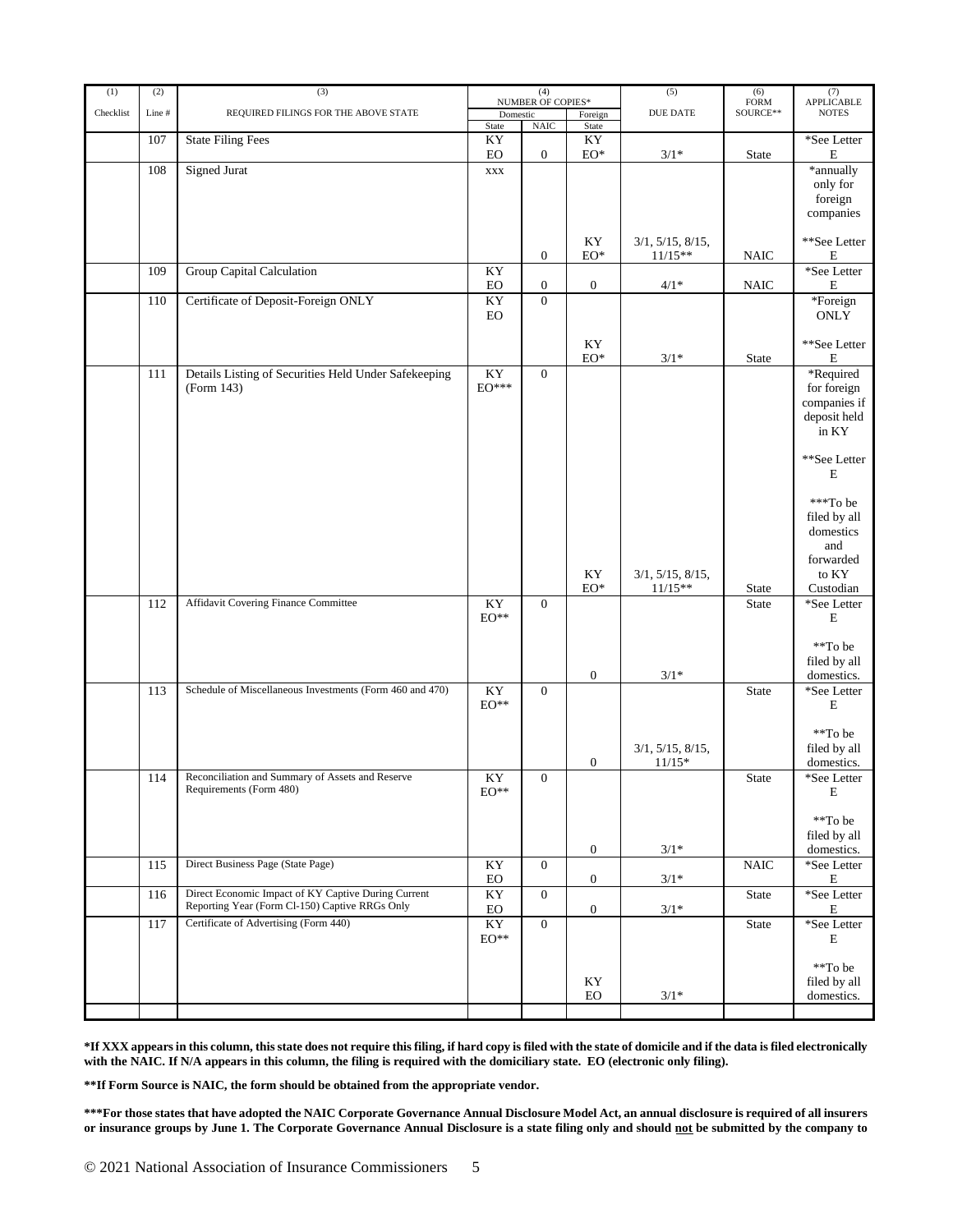**the NAIC. Note however that this filing is intended to be submitted to the lead state if filed at the insurance group level. For more information on lead states, see the following NAIC URL:** http://www.naic.org/public\_lead\_state\_report.htm.

**\*\*\*\*For those states that have adopted the NAIC updated Holding Company Model Act, a Form F filing is required annually by holding company groups. Consistent with the Form B filing requirements, the Form F is a state filing only and should not be submitted by the company to the NAIC. Note however that this filing is intended to be submitted to the lead state. For more information on lead states, see the following NAIC URL:** http://www.naic.org/public\_lead\_state\_report.htm

**\*\*\*\*\*For those states that have adopted the NAIC Risk Management and Own Risk and Solvency Assessment Model Act, a summary report is required annually by insurers and insurance groups above a specified premium threshold. The ORSA Summary Report is a state filing only and should not be submitted by the company to the NAIC. Note however that this filing is intended to be submitted to the lead state if filed at the insurance group level. For more information on lead states, see the following NAIC URL:** http://www.naic.org/public\_lead\_state\_report.htm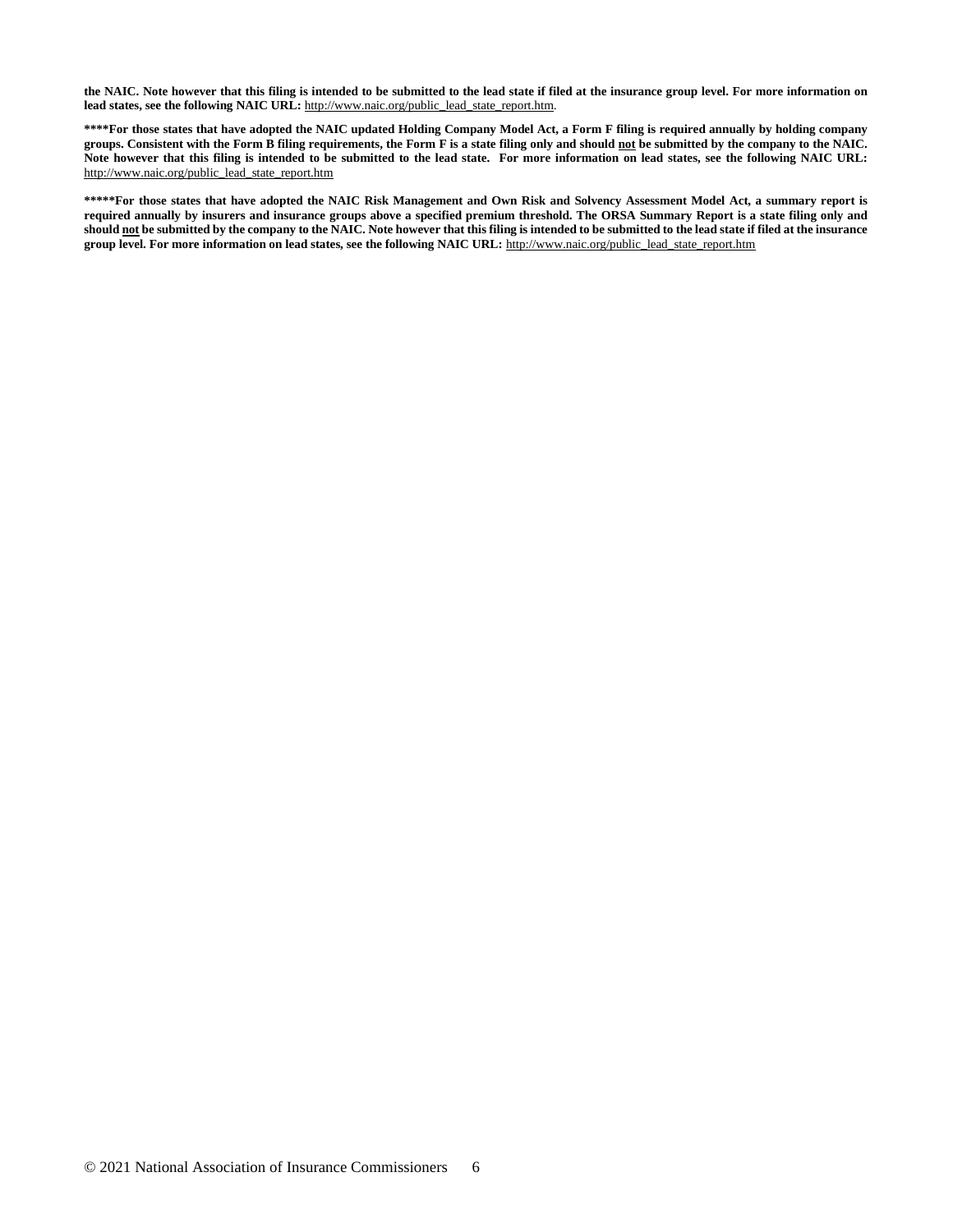| For<br><b>Companies</b><br>to Use | NOTES AND INSTRUCTIONS (A-K APPLY TO<br><b>ALL FILINGS)</b>                                                                                                                                                               |                                                                                                   |
|-----------------------------------|---------------------------------------------------------------------------------------------------------------------------------------------------------------------------------------------------------------------------|---------------------------------------------------------------------------------------------------|
| <b>Checklist</b>                  |                                                                                                                                                                                                                           |                                                                                                   |
| A                                 | Required Filings Contact Person:                                                                                                                                                                                          | <b>Contacts:</b>                                                                                  |
|                                   | <b>Kentucky Department of Insurance</b><br><b>Financial Standards and Examination Division</b><br><b>Mayo-Underwood Building</b><br>500 Mero Street, 2SE11<br>P.O. Box 517<br>Frankfort, KY 40601                         | Primary: Rodney Hugle & Ardena<br><b>Rogers</b><br>Rodney.Hugle@ky.gov &<br>Ardenak.Rogers@ky.gov |
|                                   | Phone Number: 502-564-6082                                                                                                                                                                                                | <b>Secondary: Victoria Lloyd</b><br>Victoria.lloyd@ky.gov                                         |
|                                   | <b>Division e-mail:</b><br>DOI.FinancialStandardsMail@ky.gov                                                                                                                                                              | Phone Number: 502-564-6082                                                                        |
|                                   |                                                                                                                                                                                                                           | Division e-mail:<br>DOI.FinancialStandardsMail@ky.gov                                             |
| B                                 | Mailing Address: Mailing Address for KY                                                                                                                                                                                   | <b>Mailing Address for Regular Mail:</b>                                                          |
|                                   | <b>ELECTRONIC, Hand or Overnight delivery:</b>                                                                                                                                                                            |                                                                                                   |
|                                   | (Please note our address has changed)                                                                                                                                                                                     | <b>Department of Insurance</b><br>P.O. Box 517                                                    |
|                                   | <b>Department of Insurance</b>                                                                                                                                                                                            | Frankfort, KY 40602-0517                                                                          |
|                                   | 500 Mero Street 2SE11                                                                                                                                                                                                     |                                                                                                   |
|                                   | Frankfort, KY 40601                                                                                                                                                                                                       | Attn: Financial Standards &                                                                       |
|                                   | <b>Attn: Financial Standards &amp; Examination Division</b>                                                                                                                                                               | <b>Examination Division</b>                                                                       |
|                                   | <b>KY ELECTRONIC of Annual Statement documents</b><br>(http://insurance.ky.gov/). Your Annual Statement<br>contact person should have the appropriate<br>"USERNAME" and "PASSWORD" to upload<br><b>Annual Statements.</b> |                                                                                                   |
|                                   | FOR DOMESTIC COMPANY ONLY !!!<br>To upload their Annual Statement documents.<br><b>Division e-mail</b><br>DOI.FinancialStandardsMail@ky.gov                                                                               | <b>Division e-mail</b><br>DOI.FinancialStandardsMail@ky.gov                                       |
|                                   |                                                                                                                                                                                                                           |                                                                                                   |
| $\mathbf C$                       | Mailing Address for Filing Fees: RENEWAL FEES<br><b>PAID ONLINE</b>                                                                                                                                                       | Renewal fees paid online.                                                                         |
|                                   | To pay online, click on services on the DOI website<br>(http://insurance.ky.gov/). Your Annual Statement<br>contact person should have the appropriate<br>"USERNAME" and "PASSWORD" to process the<br>payment.            | Other fees mailed to the address<br>above.                                                        |
|                                   |                                                                                                                                                                                                                           |                                                                                                   |
|                                   |                                                                                                                                                                                                                           |                                                                                                   |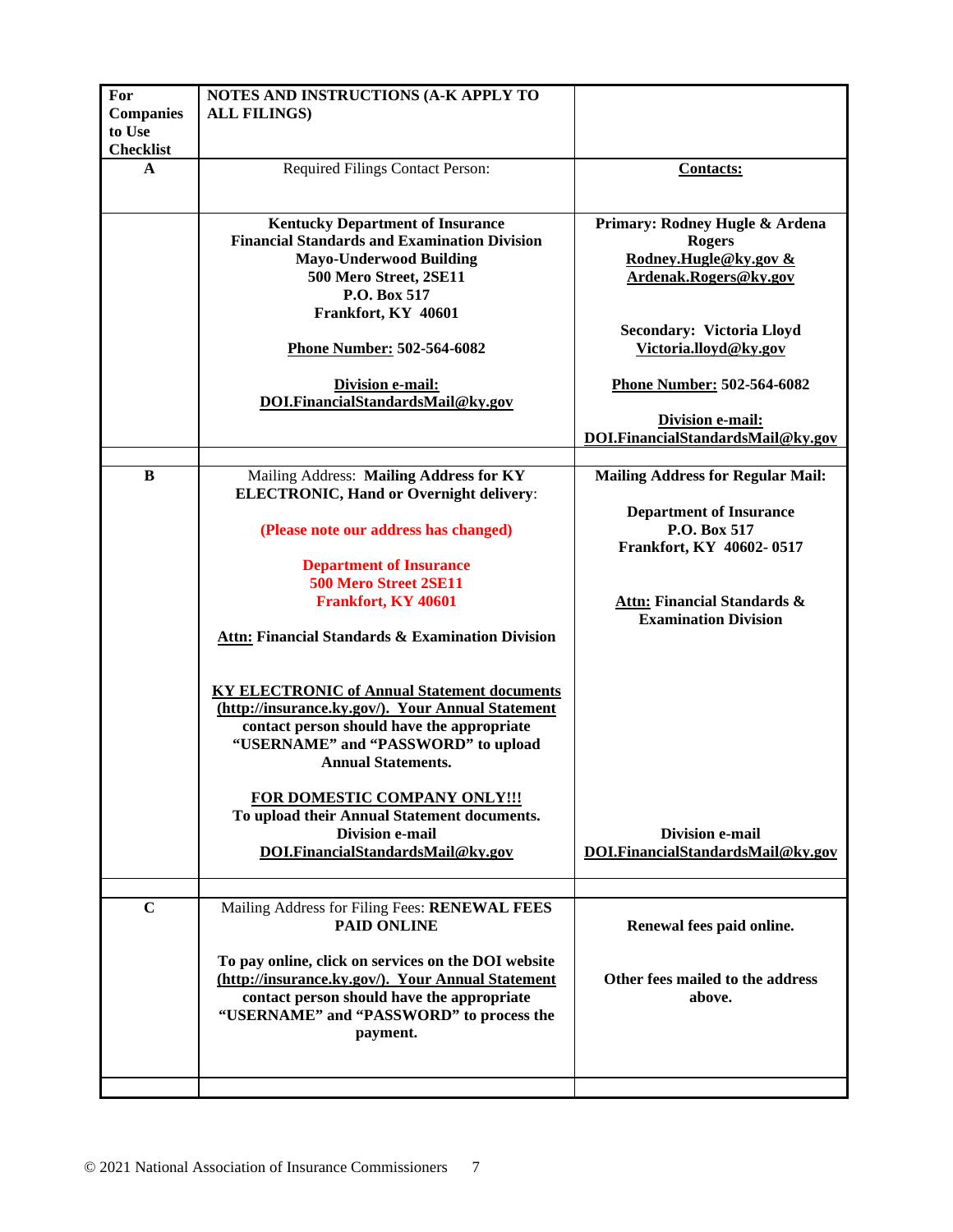| D           | Mailing Address for Premium Tax Payments: (see<br>below) | <b>Post Office Box:</b>                                                                 |
|-------------|----------------------------------------------------------|-----------------------------------------------------------------------------------------|
|             |                                                          | <b>Department of Revenue</b>                                                            |
|             | Premium tax forms can be accessed on the Dept. of        | P.O. Box 1303                                                                           |
|             | Revenue's website (http://revenue.ky.gov/forms) Click    | Frankfort, KY 40602-1303                                                                |
|             | on "Current Year Forms."                                 | <b>OR</b>                                                                               |
|             |                                                          | <b>Physical Address:</b>                                                                |
|             | <b>NOTE:</b>                                             | <b>Department of Revenue</b>                                                            |
|             | Please DO NOT Submit                                     | 501 High Street<br>Frankfort, KY 40601                                                  |
|             | <b>PREMIUM TAX payments to the</b>                       |                                                                                         |
|             | <b>KY Department of Insurance.</b>                       | <b>Phone Number: 502-564-4810</b>                                                       |
|             |                                                          |                                                                                         |
|             |                                                          |                                                                                         |
|             |                                                          |                                                                                         |
| E           | Delivery Instructions: PAY ATTENTION TO YOUR             | ALL filings must be postmarked no                                                       |
|             | <b>DEADLINES</b>                                         | later than the indicated due date,                                                      |
|             |                                                          | regardless of the due date falling on a                                                 |
|             |                                                          | weekend or holiday.                                                                     |
|             |                                                          |                                                                                         |
| F           | Late Filings: FINES FOR LATE FILINGS                     | Companies will be fined \$100 per day                                                   |
|             |                                                          | for ALL late filings, even in situations                                                |
|             |                                                          | where a request for extension has                                                       |
|             |                                                          | been received in writing and                                                            |
|             |                                                          | approved. For all late filings received                                                 |
|             |                                                          | WITHOUT extension approval, and<br>additional civil penalty of \$1,000 may              |
|             |                                                          | be assessed.                                                                            |
|             |                                                          |                                                                                         |
| $\mathbf G$ | Original Signatures: REQUIRED FOR DOMESTIC               | Original signatures are required on                                                     |
|             | <b>COMPANIES</b>                                         | ALL filings from domestic companies.                                                    |
|             |                                                          |                                                                                         |
|             |                                                          | Foreign companies should follow the<br><b>NAIC Annual Statement Instructions</b>        |
|             |                                                          | regarding signatures.                                                                   |
|             |                                                          |                                                                                         |
| $\mathbf H$ | Signature/Notarization/Certification: REQUIRED BY        | Per KRS 304.3-240(1)-shall be verified                                                  |
|             | <b>KENTUCKY STATUTE</b>                                  | by oaths of a least two (2) of the                                                      |
|             |                                                          | insurers' principal officers.                                                           |
|             |                                                          |                                                                                         |
| $\mathbf I$ | Amended Filings: APPLIES TO DOMESTIC                     | For domestic companies, amended                                                         |
|             | <b>COMPANIES ONLY</b>                                    | items must be filed within ten (10)                                                     |
|             |                                                          | days of the amendment, along with an                                                    |
|             |                                                          | explanation of the amendment. Same                                                      |
|             |                                                          | applies for original filings where                                                      |
|             |                                                          | signatures are required.                                                                |
|             |                                                          |                                                                                         |
| J           | Exceptions from normal filings:                          | <b>Domestic companies</b> should apply for<br>an exemption or extension at least thirty |
|             |                                                          | (30) days prior to the filing due date.                                                 |
|             |                                                          |                                                                                         |
|             |                                                          | Foreign companies <b>MUST</b> supply a                                                  |
|             |                                                          | written copy of any exemption or                                                        |
|             |                                                          | extension, received by their state of                                                   |
|             |                                                          | domicile, at least ten (10) days prior to                                               |
|             |                                                          | their filing due date to receive approval                                               |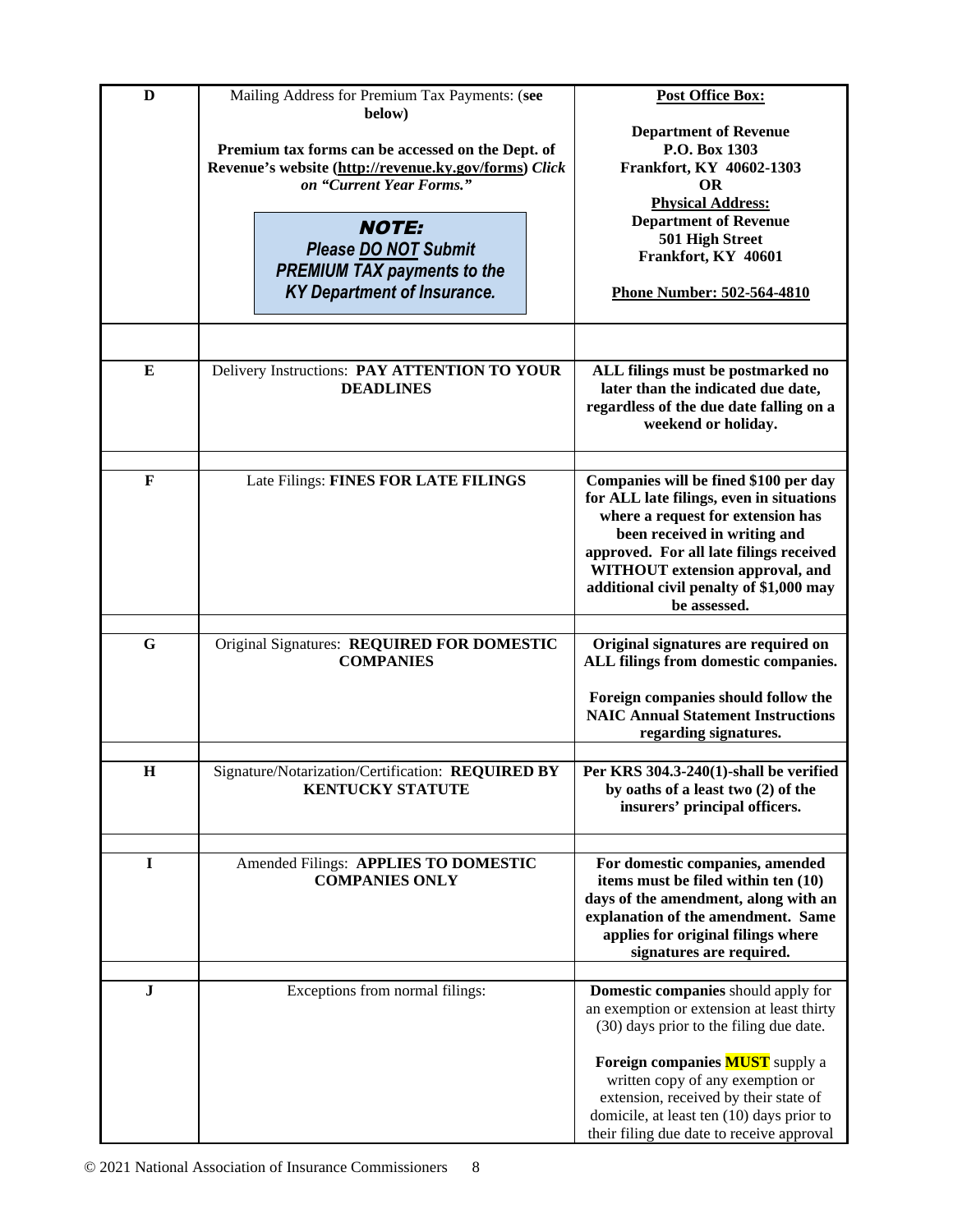|             |                                                                      | of an exemption or extension from the<br>Kentucky Department of Insurance.                                                                                                                                                             |
|-------------|----------------------------------------------------------------------|----------------------------------------------------------------------------------------------------------------------------------------------------------------------------------------------------------------------------------------|
|             |                                                                      |                                                                                                                                                                                                                                        |
| $\mathbf K$ | Bar Codes (State or NAIC):                                           |                                                                                                                                                                                                                                        |
|             | <b>REFER TO http://insurance.ky.gov/</b>                             |                                                                                                                                                                                                                                        |
|             |                                                                      |                                                                                                                                                                                                                                        |
| L           | <b>Signed Jurat:</b>                                                 | <b>Please follow the NAIC Annual</b><br><b>Statement Instructions provided on</b><br>the Kentucky Department of<br><b>Insurance website.</b>                                                                                           |
|             |                                                                      | <b>Kentucky REQUIRES Foreign</b><br>companies to file a copy of a Signed<br>Jurat Page by March 1 as part of their<br><b>Annual Statement Filings.</b>                                                                                 |
| M           | <b>NONE Filings:</b>                                                 | <b>Please follow the NAIC Annual</b>                                                                                                                                                                                                   |
|             | <b>REFER TO http://insurance.ky.gov/</b>                             | <b>Statement Instructions provided on</b><br>the Kentucky Department of<br><b>Insurance website.</b>                                                                                                                                   |
|             |                                                                      |                                                                                                                                                                                                                                        |
| N           | Filings new, discontinued or modified materially since<br>last year: | For ALL companies, please see "Note<br>P" and "Note Q" below. Domestics,<br>please refer to "Note R."                                                                                                                                  |
|             |                                                                      |                                                                                                                                                                                                                                        |
| $\bf{0}$    | <b>Notification of Adverse Financial Condition</b>                   | <b>Notice of Adverse Financial Condition</b><br>is due five (5) business days after<br>receipt of the accountant's report and<br>must be sent to the Kentucky<br><b>Department of Insurance Early</b><br><b>Warning Analyst (EWA):</b> |
|             |                                                                      | <b>Russell Coy, EWA</b><br><b>Kentucky Department of Insurance</b><br>P.O. Box 517<br>Frankfort, KY 40602-0517                                                                                                                         |
|             |                                                                      | Email: Russell.Coy@ky.gov                                                                                                                                                                                                              |
| ${\bf P}$   | <b>Kentucky Annual Filing Instructions:</b>                          | For additional instructions, please see                                                                                                                                                                                                |
|             | <b>REFER TO http://insurance.ky.gov/</b>                             | the attached Kentucky Annual Filing<br><b>Instructions listed on the Kentucky</b><br>Department of Insurance website.                                                                                                                  |
|             |                                                                      | The instructions should appear<br>directly above the NAIC checklists<br>provided for each type of entity.                                                                                                                              |
| Q           | Company's Responsibility to Review/Update their                      | All companies should refer to the                                                                                                                                                                                                      |
|             | <b>Information on</b>                                                | <b>Kentucky Department of Insurance</b><br>website under "Company Info" to                                                                                                                                                             |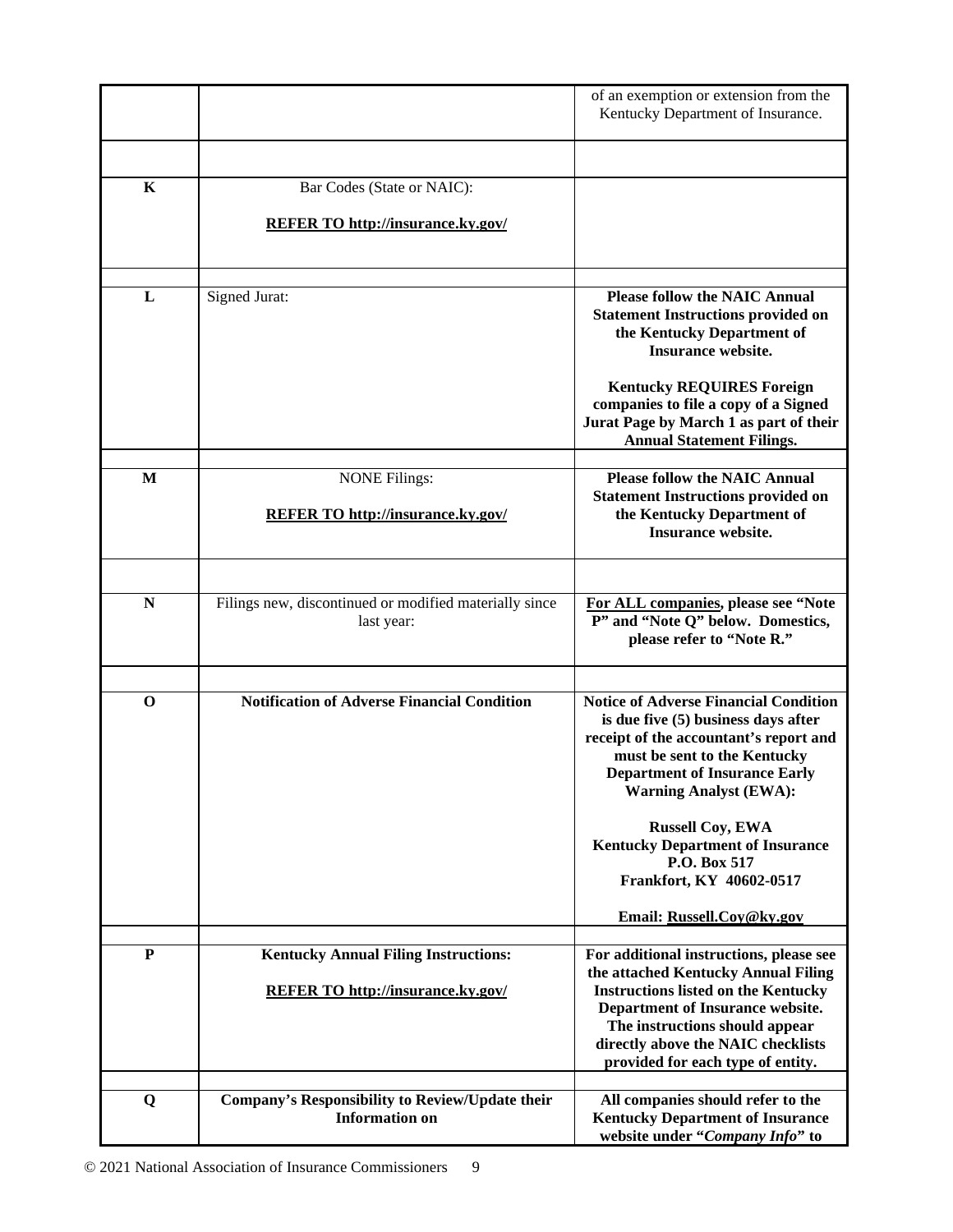|             | <b>Kentucky Department of Insurance website:</b><br>http://insurance.ky.gov/                                                                          | review and verify their company<br>information. If corrections or updates<br>need to be made, companies should<br>notify the Kentucky Department of<br>Insurance by submitting the<br>appropriate form(s) on the NAIC<br><b>UCAA Corporation Amendments</b><br><b>Application</b> |
|-------------|-------------------------------------------------------------------------------------------------------------------------------------------------------|-----------------------------------------------------------------------------------------------------------------------------------------------------------------------------------------------------------------------------------------------------------------------------------|
|             |                                                                                                                                                       | Please be advised:                                                                                                                                                                                                                                                                |
|             |                                                                                                                                                       | *the Form $12$ – deals with changes to<br>the Service of Process                                                                                                                                                                                                                  |
|             |                                                                                                                                                       | *the Form 14 – deals with address<br>changes                                                                                                                                                                                                                                      |
|             |                                                                                                                                                       | *the Form $2C -$ is the only form that<br>deals with the home office address<br>change                                                                                                                                                                                            |
|             |                                                                                                                                                       | *Biographical affidavits<br>should ONLY be submitted for NEW<br>Presidents for foreign companies only                                                                                                                                                                             |
|             |                                                                                                                                                       | <b>For Domestic Companies,</b><br>biographical affidavits need to be<br>submitted for any changes in officers,<br>directors, or major shareholders.                                                                                                                               |
|             |                                                                                                                                                       |                                                                                                                                                                                                                                                                                   |
| $\mathbf R$ | <b>Actuarial Opinion Summary: REQUIRED FROM</b><br><b>DOMESTICS</b>                                                                                   | All domestic companies are required<br>to file the Actuarial Opinion<br>Summary. Only one (1) copy of the<br>summary is needed and stamp the<br>envelope "confidential."                                                                                                          |
| S           | <b>Direct Economic Impact of Kentucky Captive During</b><br><b>Current Reporting Year (Form CI-150): FOR</b><br>"DOMESTIC" RISK RETENTION GROUPS ONLY | Note S pertains to domestic risk<br>retention groups.                                                                                                                                                                                                                             |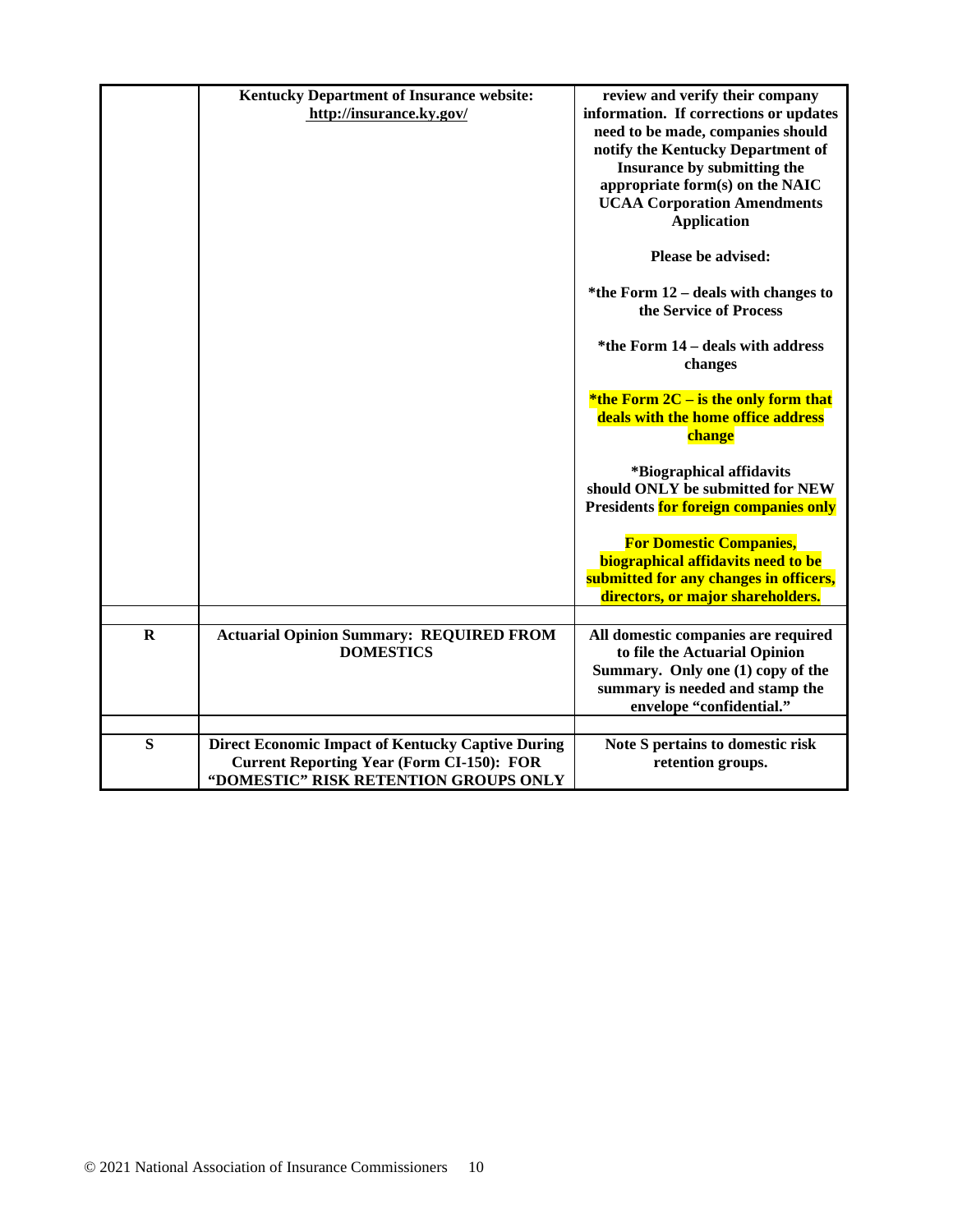#### **General Instructions**

# **General Instructions For States to Complete Checklist**

Each checklist is divided into five sections. The first section contains the major NAIC filings. The second section lists all of the NAIC supplements, whether they are to be bound into the statement or not. The third section lists items to be filed electronically with the NAIC. The fourth section is a list of all of the filings related to the audited financial statements. The fifth section lists state-specific filing requirements. **The items in the first four sections should remain in the same order as the examples**. This will enable companies to locate common information about a particular filing from each state. Finally, there is a section of notes to the instructions. The purpose of the Notes is to provide companies with state-specific information in a standard format. You may require more notes than provided; however, **the first notes should remain in the same order and format for each state**. Each state-specific note should contain state-specific instructions where any state deviates from specific NAIC instructions. The state should mail the company instructions to companies along with the checklist or post these instructions to its website. New requirements or changes to the checklists will be highlighted for your convenience.

## **Please Note: Your state's requirements for companies to file with the NAIC should be incorporated into this Checklist.**

# **Column 1 Checklist**

This column provides the company a method for marking completed forms or filings.

#### **Column 2 Line #**

Refers to a standard filing number used for easy reference and which may change from year to year, but should remain the same between states (i.e., number 61 - Annual Statement Electronic Filing is the same for all jurisdictions.). States may expand the State Required Filings Section to include up to 100 filings required by any individual state.

## **Column 3 Required Filings**

Name of item or form to be filed. Each section is alphabetized. Please note that the items shown under "State Required Filings" may not apply to your state. The items included are those that a significant number of states require. Please add your state-specific filings in Section V.

## **Group Capital Calculation has been added to the "State Required Filings" section of the checklist.**

If more than one state page is required from each company, please insert this requirement under "State Required Filings." Likewise, if your state requires the Risk-Based Capital from your domestic companies to be filed with you in addition to companies filing this with the NAIC, please insert this requirement under "State Required Filings."

The 1999 *Annual Statement Instructions* were modified to waive paper filings of certain NAIC supplements (those supplements previously included in the Electronic Filing Pilot Project) and certain investment schedule detail, if such investment schedule data is available to the states via the NAIC database. The checklists have been modified to reflect this action taken by the Blanks (EX) Task Force. XXX appears in the "Number of Copies" "Foreign" column for the appropriate schedules and exhibits. If you are deviating from the *Annual Statement Instructions* and wish to have these items filed in hard copy with your department, you should remove XXX from this column and insert the number of copies required. You should also make a note to companies that an additional copy is not required if these schedules are bound in the Annual Statement.

## **Column 4 Number of Copies**

This column indicates the number of copies that a foreign or domestic company is required to file for each type of form. The 1999 *Annual Statement Instructions* were modified to exclude the requirement for filing paper copies of investment schedules from foreign companies if the data is captured on the NAIC database. The 1999 *Annual Statement Instructions* were modified to include the supplements that were part of the Electronic Filing Pilot. An XXX appears in the foreign column, if the schedule or supplement is included in either of these instructions. If you require paper copies of these schedules or supplements, you should remove XXX from this column and insert the number of copies required. An N/A appears in this column if the filing is only required with the state of domicile according to the NAIC *Annual Statement Instructions.* This does not preclude any state from requesting these documents from any company. If you wish to request the documents, simply remove the XXX or N/A and insert the number of copies that you require.

#### **Column 5 Due Date**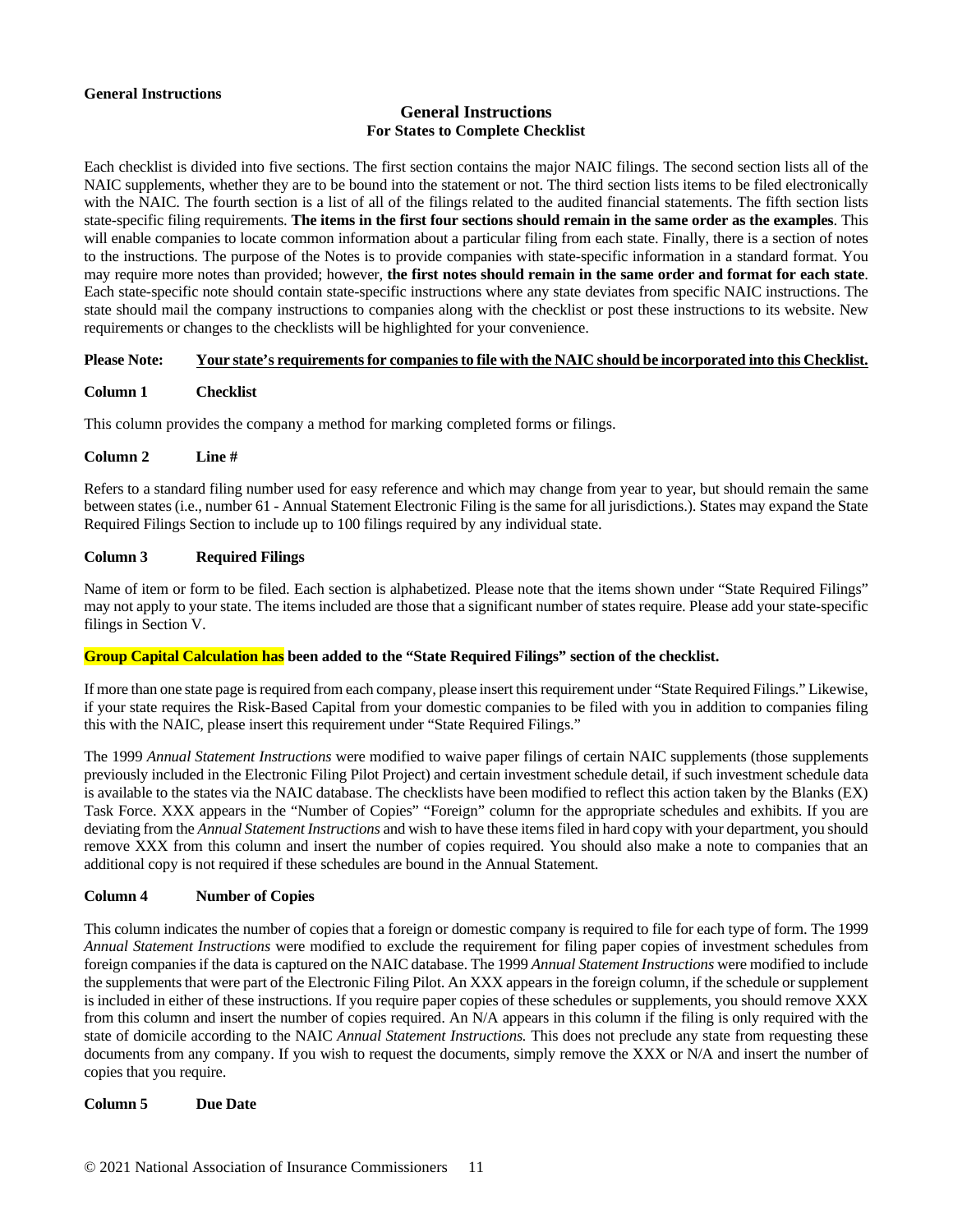Due Date indicates the date a filing is required with the state insurance regulatory authority. If you do not require a specific filing, please replace the date with XXX. Use Note E to explain any other filing instructions regarding due dates.

## **Column 6 Form Source**

This column contains one of three words: "NAIC," "State," or "Company," If this column contains "NAIC," the company must obtain the forms from the appropriate vendor. If this column contains "State," the state will provide the forms with the filing instructions. If this column contains "Company," the company, or its representative (e.g., its CPA firm), is expected to provide the form based upon the appropriate state instructions or the NAIC *Annual Statement Instructions*. Insert a "#" sign after the form source where the state has changed the requirements since last year or the item is a new NAIC blank. Do not insert a "#" sign if the NAIC blank has changed, as this would lead to many "#" signs, making its use somewhat meaningless.

#### **Column 7 Applicable Notes**

This column contains references to the Notes and Instructions that apply to each item. However, Notes A-K apply to all filings.

#### **Item 85**

Insert specific instructions related to appointment or change in Independent CPA.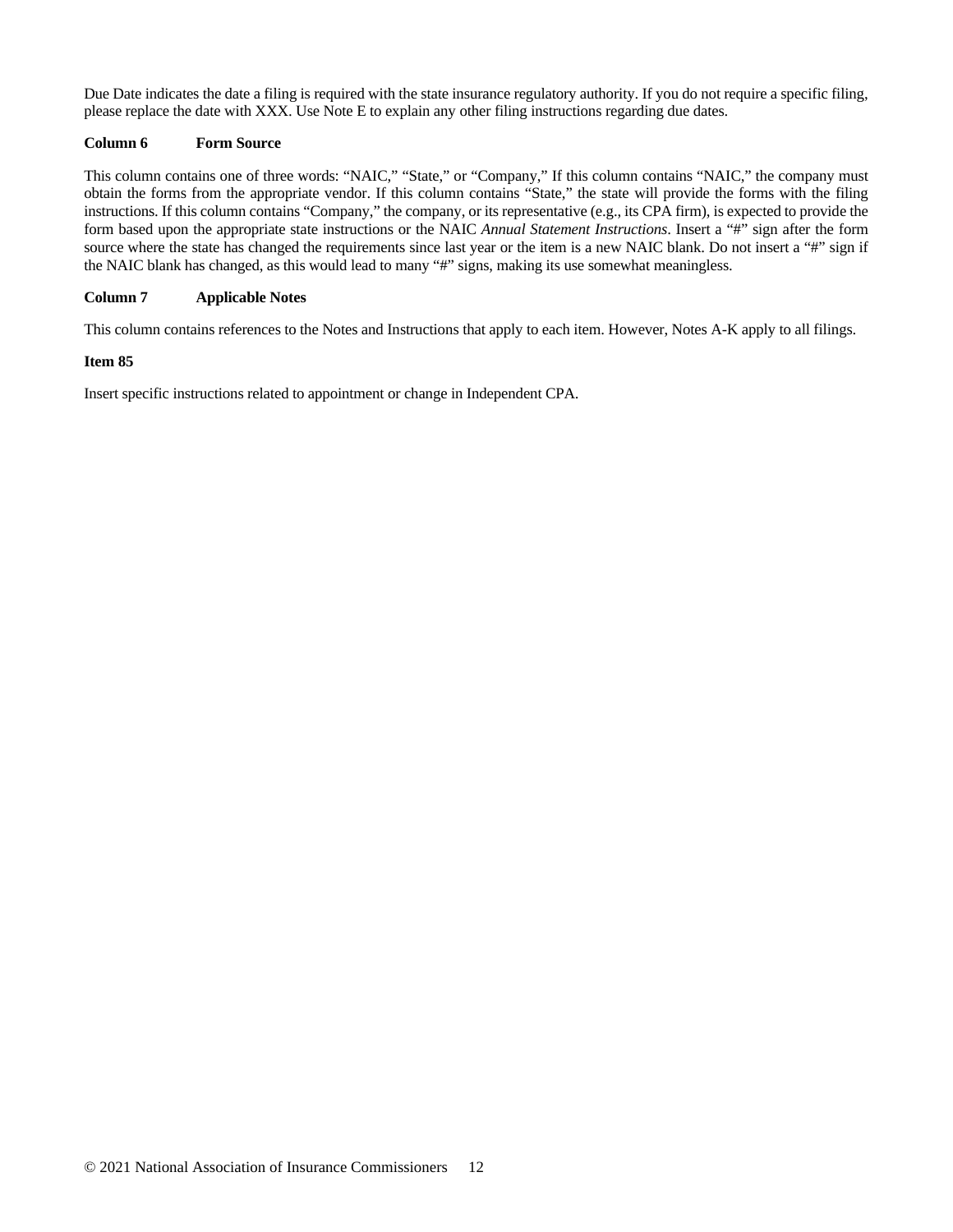#### **Instructions and Suggested Language for the Notes**

General:

- 1. *Suggested language* for each note should be used to the extent possible.
- 2. Some of the suggested language covers different ideas, for example, note E has several different issues that could apply. Where appropriate, combine language.
- 3. Where appropriate, list each item and special instructions (see notes H and K, for examples)
- 4. **Examples** for notes are shown in italics and should be replaced by your state-specific instructions.
- **Note A......should provide the name(s), email address(es) and phone number(s) of a person that companies may contact with** questions regarding filings. If there is more than one person, please indicate the types of calls each person takes, in addition to their name and number.
- **Note B**......should list the mailing address, and hand delivery address (if different) for required filings.
- **Note C**......should provide specific information related to the amount(s) and mailing address for filing fees.
- **Note D**......should list the mailing address for premium taxes (and a contact if appropriate). If your state has a different Department collect premium taxes (not the Department that collects other insurance information, fees), please indicate that Department, and provide a contact name if possible.
- **Note E**......should contain instructions on delivery dates, and any other special delivery instructions:

| .      | $E-1$     | All filings must be physically received at one of the addresses in Note B no later than the indicated due<br>date. |
|--------|-----------|--------------------------------------------------------------------------------------------------------------------|
| .      |           | All items must be mailed U.S. mail.                                                                                |
| .<br>. |           | If the due date falls on a weekend or holiday, then the deadline is extended to the next business day.             |
| .<br>. | <i>or</i> |                                                                                                                    |
| .<br>  | $E-2$     | All filings must be postmarked no later than the indicated due date.                                               |
|        |           | All items must be mailed U.S. mail.                                                                                |
|        |           | If the due date falls on a weekend or holiday, then the deadline is extended to the next business day.             |
|        |           |                                                                                                                    |

**Note F** ......should describe any penalties for late filings

.................. *Companies will be fined \$100 per day for a late filing.* .................. .................. *Company's license may be suspended if the annual statement is received more than 30 days late.*

**Note G**......should contain language on original signatures:

.................. *Original signatures required on all filings from domestic companies. Foreign companies should follow the instructions in the NAIC Annual Statement Instructions.* .................. .................. *Original signatures required on all filings that require signatures.*